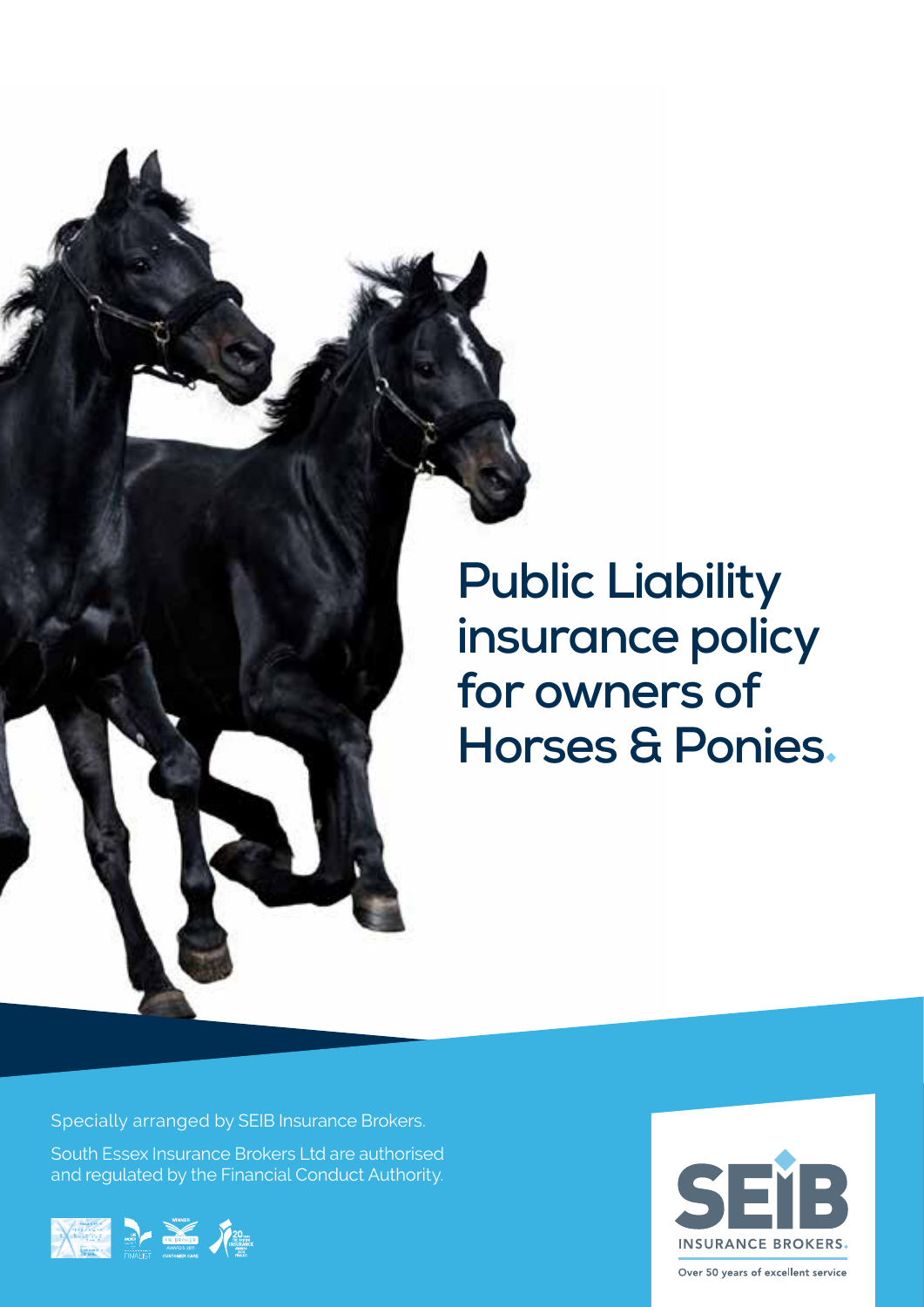## **IMPORTANT NOTICE TO THE INSURED:**

Please read this **Policy** carefully to ensure that it is in accordance with your requirements and that you understand its terms and conditions. SEIB Insurance Brokers should be contacted immediately if any correction is necessary

It is understood and agreed that the **Company** may hold documents relating to this insurance and any claims under it in electronic form and may destroy the originals. An electronic copy of any such document will be admissible in evidence to the same extent as, and carry the same weight as, the original

## **SEIB INSURANCE BROKERS PUBLIC LIABILITY INSURANCE POLICY FOR OWNERS OF HORSES & PONIES**

### **SUMMARY OF CONTENTS**

| Page 3  | Definitions                                                   |
|---------|---------------------------------------------------------------|
| Page 5  | <b>General Conditions</b>                                     |
| Page 7  | <b>General Exclusions</b>                                     |
| Page 8  | <b>Public Liability</b>                                       |
| Page 9  | Exclusions                                                    |
| Page 12 | <b>Special Conditions</b>                                     |
| Page 13 | <b>Complaints Procedure</b>                                   |
| Page 14 | Financial Services Compensation Scheme                        |
| Page 14 | Pen Underwriting Limited Data Protection Wording              |
| Page 15 | Data Privacy Notice for South Essex Insurance Brokers Limited |
|         |                                                               |

The **Insured** named in the **Certificate of Insurance** having made a **Proposal** which shall be the basis of this contract and having paid the premium or agreed to pay the premium at the date of inception of this contract the **Company** agrees to provide the Insurance described in each Section (if stated in the **Certificate of Insurance** as being insured) subject to the terms and conditions and exclusions contained in this **Policy** and provided that the liability of the **Company** shall not exceed the relevant **Limit(s) of Indemnity** stated in the **Certificate of Insurance**.

The **Policy** and **Certificate of Insurance** and any specifications forming part of any Section shall be read together as one contract.

Unless agreed otherwise by The Company English law will apply to this **Policy**.

DATE January 2019 SIGNED  $\overline{\mathscr{B}}$ arry  $\overline{\mathscr{A}}$ 

FOR AND ON BEHALF OF THE COVER HOLDER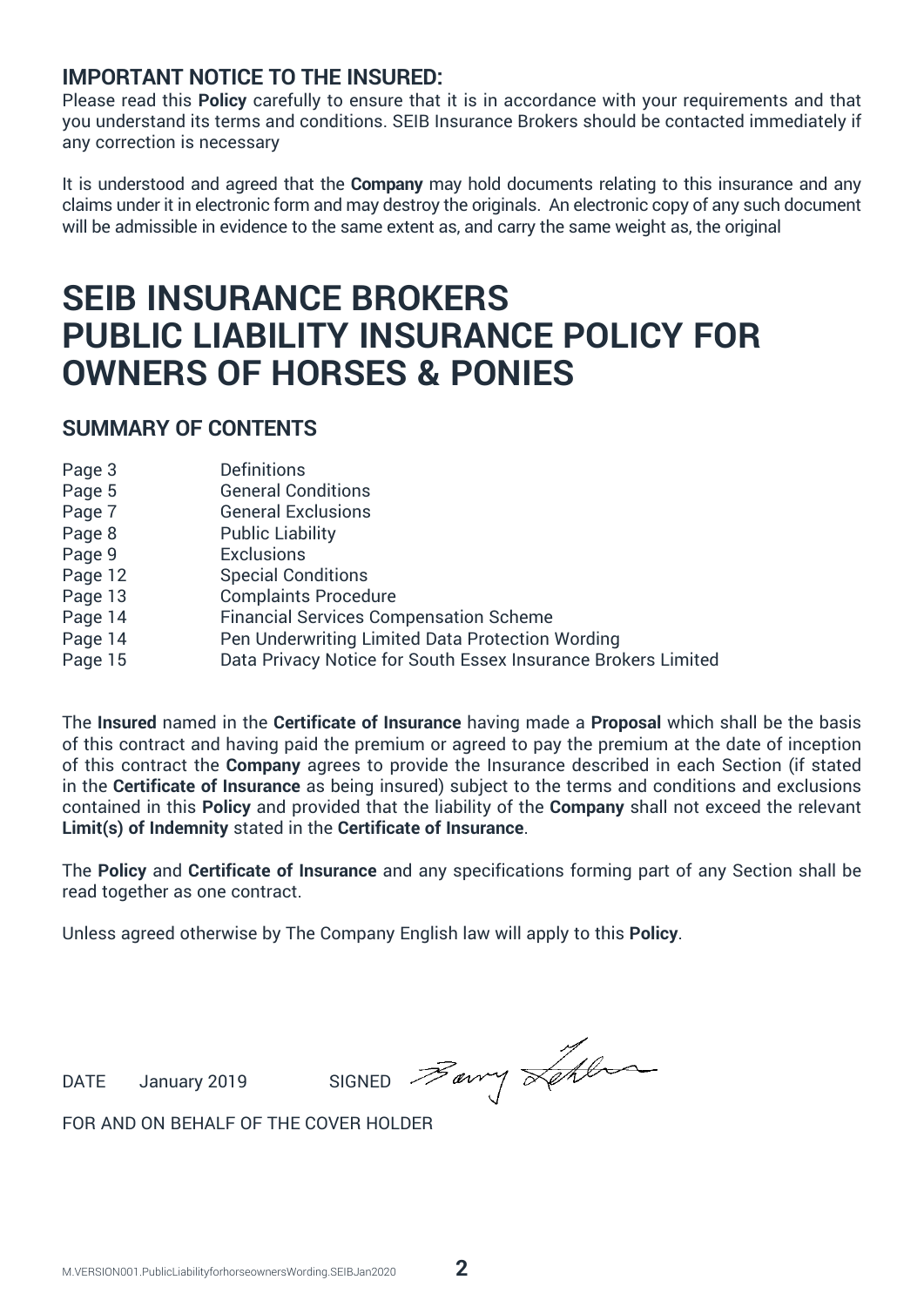## **DEFINITIONS**

These definitions shall apply to all sections of this **Policy** unless stated otherwise here and/or in the separate sections of the **Policy**.

For the purposes of this **Policy**:

| <b>Activity</b>                          | 1.             | see use.                                                                                                                                                                                                                                                                                    |
|------------------------------------------|----------------|---------------------------------------------------------------------------------------------------------------------------------------------------------------------------------------------------------------------------------------------------------------------------------------------|
| <b>Certificate of</b><br>Insurance       | 2 <sub>1</sub> | The document being part of Your Policy showing the Limit of Indemnity and<br>details of Your Horse, Horse Trailer and Horse Drawn Vehicle, and any extra<br>clauses, terms, warranties and exceptions that apply to Your Policy.                                                            |
| Company                                  | 3.             | shall mean Markel International Insurance Company Limited as defined in General<br>Condition 16.                                                                                                                                                                                            |
| Cover holder/<br><b>Insurance Broker</b> | 4.             | shall mean South Essex Insurance Brokers Ltd (SEIB Insurance Brokers).                                                                                                                                                                                                                      |
| Damage                                   | 5.             | shall mean physical loss or damage to Property.                                                                                                                                                                                                                                             |
| <b>Horse</b>                             | 6.             | shall mean any horse, pony, donkey, mule, ass or jennet specified in the Certificate<br>of Insurance.                                                                                                                                                                                       |
| <b>Horse Drawn</b><br><b>Vehicle</b>     | 7.             | shall mean any Horse Drawn Vehicle specified in the Certificate of Insurance.                                                                                                                                                                                                               |
| <b>Horse Trailer</b>                     | 8.             | shall mean any Horse Trailer specified in the Certificate of Insurance.                                                                                                                                                                                                                     |
| <b>Injury</b>                            | 9.             | shall mean bodily injury and includes death, illness and disease, excluding all<br>allegations of defamation and injury to feelings.                                                                                                                                                        |
| <b>Limit of Indemnity</b>                |                | 10. shall mean the limit (inclusive of costs and expenses) applicable to this section of<br>the Policy as stated in the Certificate of Insurance and is the maximum amount<br>payable by the Company in respect of any one claim and/or series of claims<br>arising from the same incident. |
|                                          |                | Period of Insurance 11. shall mean the period specified in the Certificate of Insurance and/or any other<br>period agreed by the Company.                                                                                                                                                   |
| <b>Policy</b>                            |                | 14. shall mean and include:                                                                                                                                                                                                                                                                 |
|                                          |                | (a) All information provided to the <b>Company</b> as part of a proposal for issue/<br>renewal or amendment of the insurance as set out in this document.                                                                                                                                   |
|                                          |                | (b) All terms, provisions, exclusions, conditions, sums insured, and limits of<br>indemnity as set out in this document.                                                                                                                                                                    |
|                                          |                | The Certificate of Insurance, notices and other documents as they arise.<br>(c)                                                                                                                                                                                                             |
|                                          |                | (d) All endorsements issued and incorporated in this document.                                                                                                                                                                                                                              |
| <b>Property</b>                          |                | 12. shall mean Property which is both physical and tangible.                                                                                                                                                                                                                                |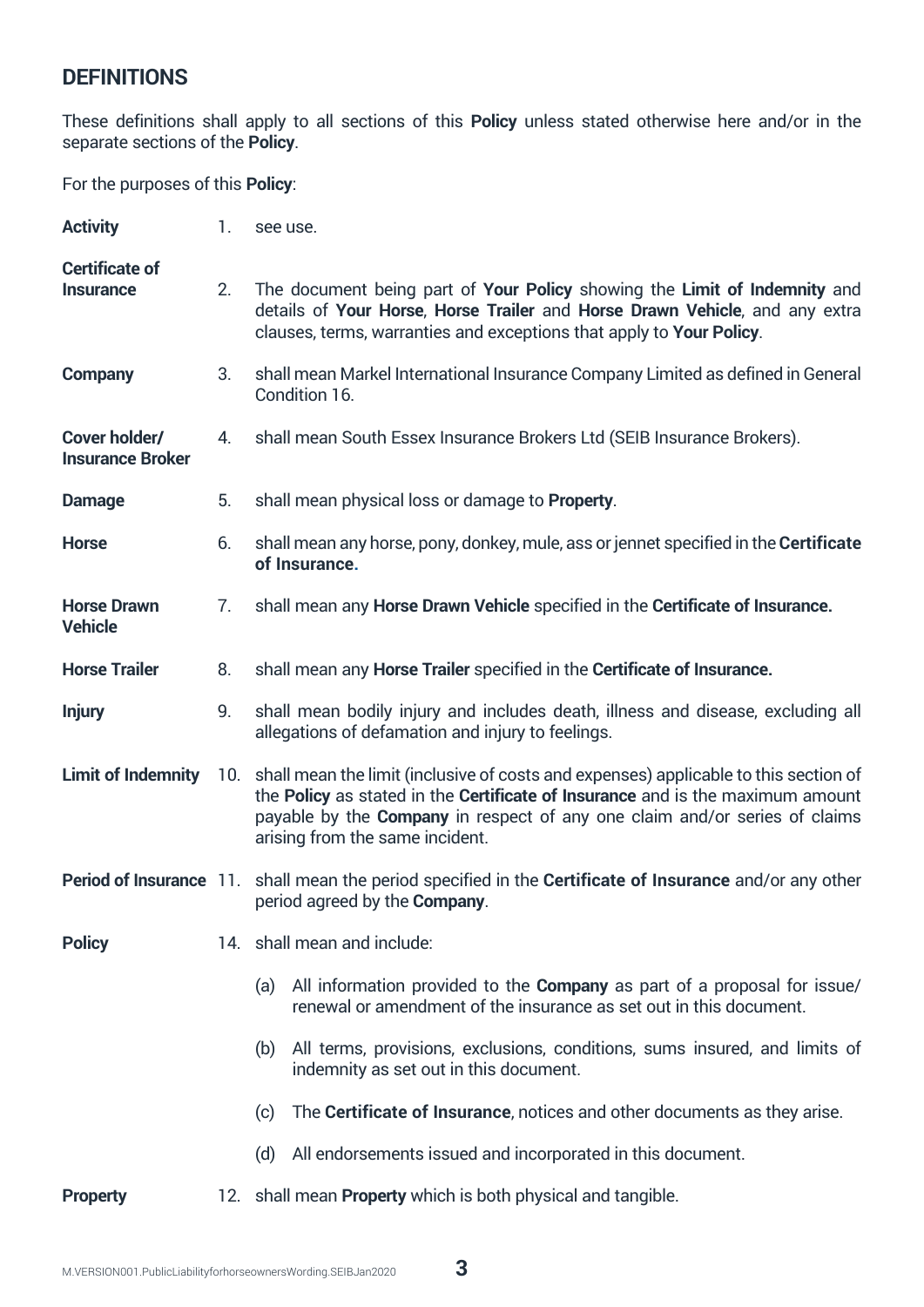| Proposal                  | 13. shall mean any signed proposal form, statement of facts or declaration and/or<br>any information in connection with this insurance supplied by or on behalf of<br>the <b>Insured</b> in addition thereto or in substitution therefore whether at the time of<br>acceptance or prior or subsequent thereto. |
|---------------------------|----------------------------------------------------------------------------------------------------------------------------------------------------------------------------------------------------------------------------------------------------------------------------------------------------------------|
| <b>Territorial Limits</b> | 15. shall mean Great Britain, Northern Ireland, the Isle of Man and the Channel<br>Islands.                                                                                                                                                                                                                    |
| <b>Use</b>                | 16. shall mean the <b>Activity, Use</b> and purpose for which <b>You</b> keep <b>Your horse</b> and/or<br>Horse Drawn Vehicle for which You have insured them as noted in the Certificate<br>of Insurance.                                                                                                     |
| You/Your/Insured          | 17. shall mean the individual named in the Certificate of Insurance.                                                                                                                                                                                                                                           |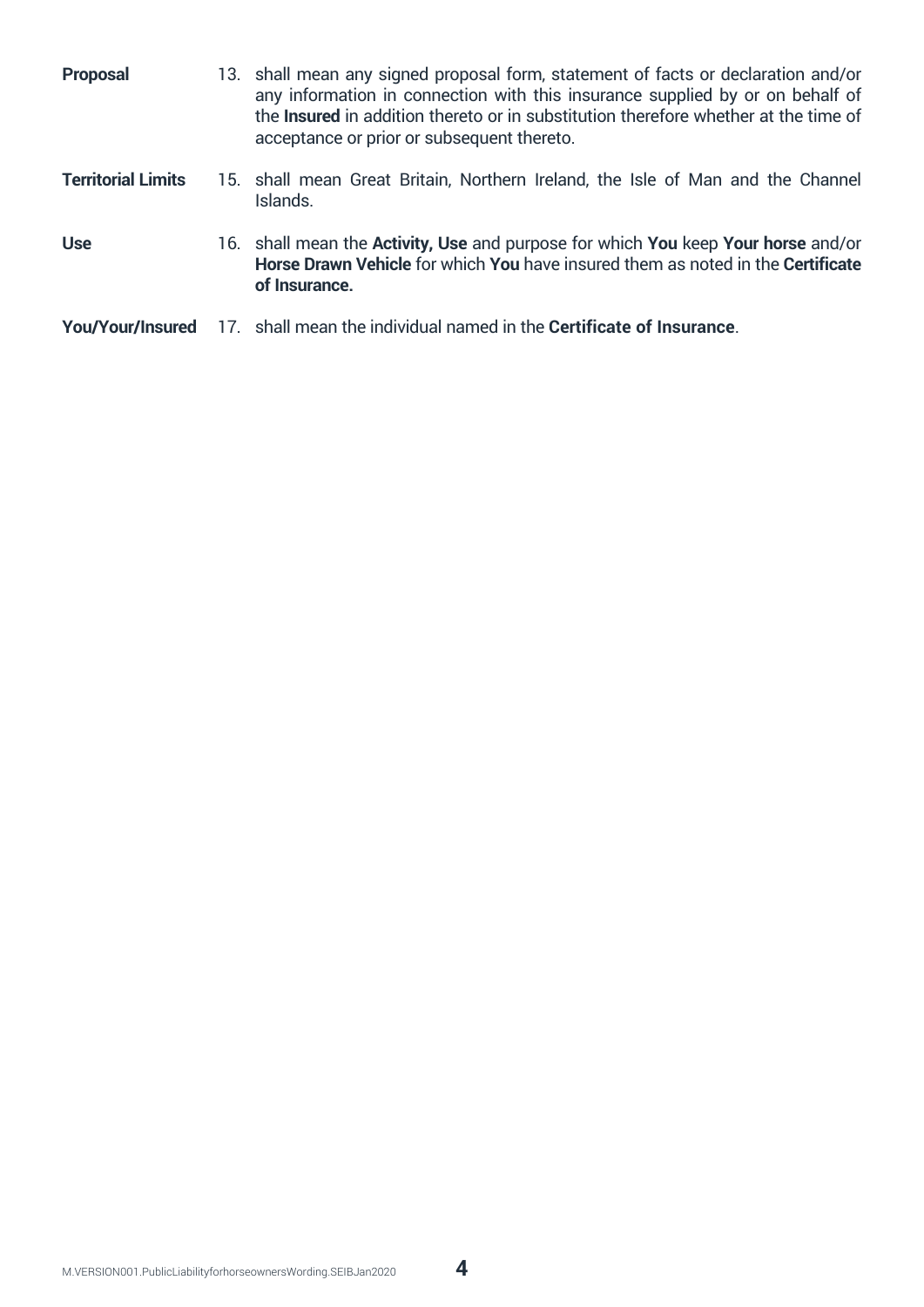## **GENERAL CONDITIONS APPLICABLE TO ALL SECTIONS (UNLESS STATED OTHERWISE)**

| - incorporation                             |    | Certificate of Insurance 1. The Certificate of Insurance (which shall include any subsequent Renewal<br>Certificate of Insurance) and the Sections shall be deemed to be<br>incorporated in and form part of this Policy and the expression "this Policy"<br>wherever used in this Contract shall be read as including the said Certificate<br>of Insurance and Sections.                                                                                                                                                                                                                                                                                                                                                                                                                                                                                   |
|---------------------------------------------|----|-------------------------------------------------------------------------------------------------------------------------------------------------------------------------------------------------------------------------------------------------------------------------------------------------------------------------------------------------------------------------------------------------------------------------------------------------------------------------------------------------------------------------------------------------------------------------------------------------------------------------------------------------------------------------------------------------------------------------------------------------------------------------------------------------------------------------------------------------------------|
| <b>Limits of Liability</b>                  | 2. | The limit(s) of liability shall not be increased by any extension, endorsement<br>or amendment to this <b>Policy</b> unless the increase is specified in the extension,<br>endorsement or amendment.                                                                                                                                                                                                                                                                                                                                                                                                                                                                                                                                                                                                                                                        |
| <b>Compliance with</b><br><b>Conditions</b> | 3. | The due observance and fulfilment of the terms and conditions of this<br>Policy and of any endorsements hereto so far as they relate to anything to be<br>done or complied with by the Insured shall be a condition precedent to any liability<br>of the Company to make any payment under this Policy.                                                                                                                                                                                                                                                                                                                                                                                                                                                                                                                                                     |
| <b>Misrepresentation</b>                    | 4. | In the event of the <b>Company</b> being entitled at any time to avoid this <b>Policy</b> by<br>reason of any non-disclosure and/or misrepresentation by the <b>Insured</b> in the<br>Proposal for this Insurance the Company may at its election give notice to the<br>Insured that they regard this Policy as being in full force and effect, save that<br>there shall be excluded from the Indemnity afforded under the Policy any claim<br>which has or may arise and which is in any way related to the information which<br>should have been disclosed and/or the matters misrepresented to the Company.<br>The Policy shall then continue in full force and effect but shall be deemed to<br>exclude the particular claim or possible claim referred to in the notice, as if this<br>exclusion had been specifically endorsed on the <b>Policy</b> . |
| <b>Alteration</b>                           | 5. | This <b>Policy</b> shall be avoided if there is any alteration:<br>5.1 in the Horse or Horse Drawn Vehicle or Horse Trailer as specified in the<br>Certificate of Insurance or in any other circumstances whereby the risk of<br>loss, destruction or damage is materially increased;<br>5.2 whereby the <b>Insured's</b> interest ceases except by will or operation<br>of law; or unless such alteration is agreed to in writing by the Company.                                                                                                                                                                                                                                                                                                                                                                                                          |
| <b>Precautions</b>                          | 6. | The <b>Insured</b> shall take all reasonable precautions:<br>to comply with all regulatory and other obligations imposed by authority<br>6.1<br>and;<br>6.2 to prevent any occurrence which may give rise to a claim under this <b>Policy</b> .                                                                                                                                                                                                                                                                                                                                                                                                                                                                                                                                                                                                             |
| Fraud                                       | 7. | If a claim is fraudulent in any respect or if fraudulent means are used by the<br>Insured or by anyone acting on behalf of the Insured to obtain any benefit under<br>this Policy all benefit under this Policy shall be forfeited.                                                                                                                                                                                                                                                                                                                                                                                                                                                                                                                                                                                                                         |
| <b>Other Insurance</b>                      | 8. | If the liability which is the subject matter of a claim under this <b>Policy</b> is more<br>specifically insured under any other insurance, the Company shall not be liable<br>under this <b>Policy</b> , except in respect of any excess beyond the maximum amount<br>which would be payable under such other insurance had this <b>Policy</b> not been<br>effected.                                                                                                                                                                                                                                                                                                                                                                                                                                                                                       |
| <b>Arbitration</b>                          | 9. | If any dispute arises as to the amounts to be paid under this Policy (liability<br>having been admitted) the dispute will be referred to an arbitrator appointed by<br>the parties or in default of agreement between the parties by the President of the<br>Chartered Institute of Arbitrators.                                                                                                                                                                                                                                                                                                                                                                                                                                                                                                                                                            |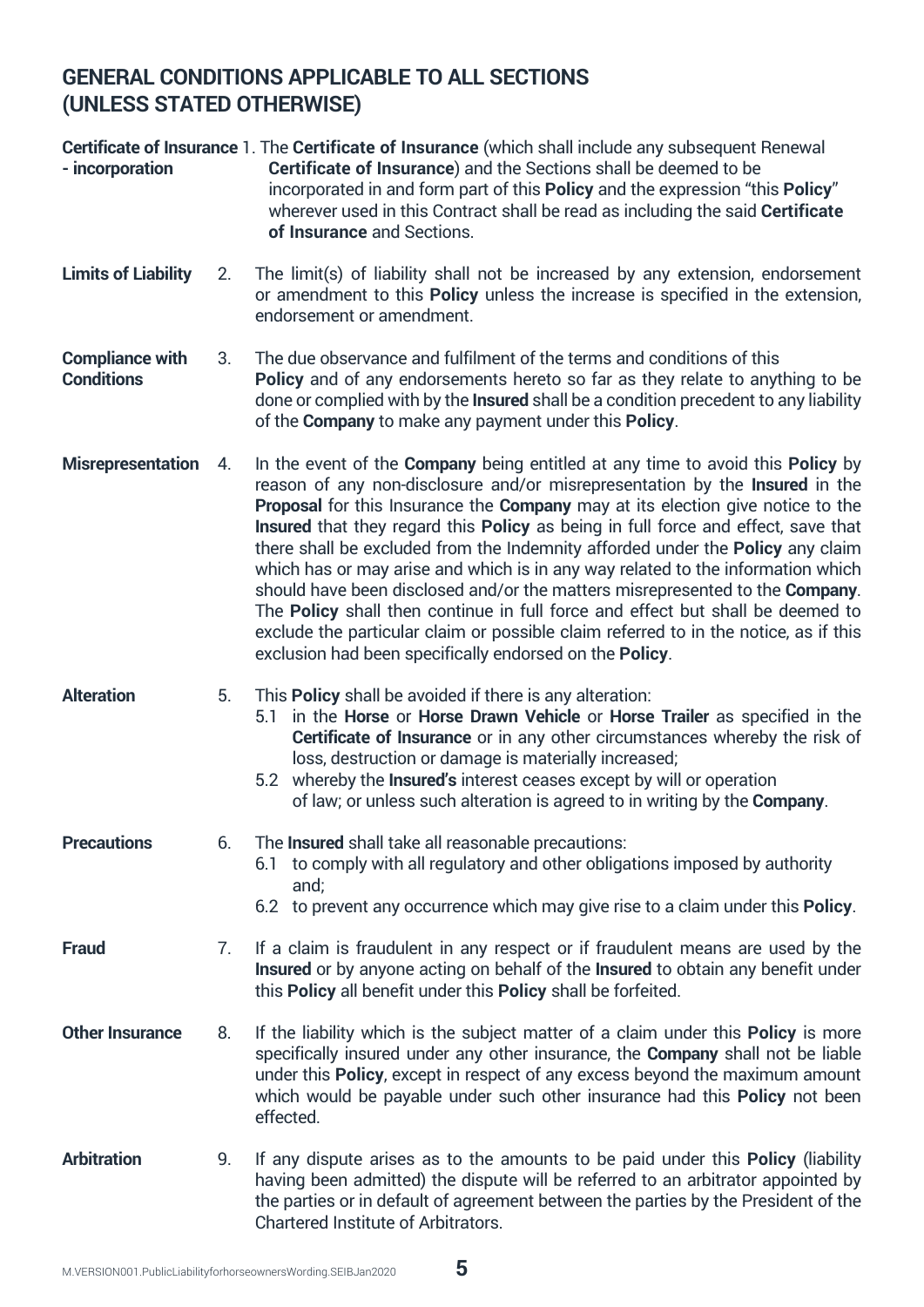| <b>Cancellation</b>                        | 10. If You are not happy with this Policy, You can cancel Your Policy during the first<br>14 days from either:<br>the start date of the Policy or<br>a)<br>the date on which You receive Your Certificate of Insurance,<br>b)<br>whichever is later.<br>This period is called the 'Cooling off period.' If You chose to cancel the Policy<br>during this cooling off period, You will receive a refund of any premium paid less<br>a GBP10 administration fee to cover the Insurance Broker's costs, providing You<br>have not made any claims during this period. If You have made a claim during this<br>period, You will not be entitled to a return of any premium and if the premium is<br>being paid in instalments, the entire premium will be payable irrespective of Your<br>choice to cancel the <b>Policy</b> . |
|--------------------------------------------|----------------------------------------------------------------------------------------------------------------------------------------------------------------------------------------------------------------------------------------------------------------------------------------------------------------------------------------------------------------------------------------------------------------------------------------------------------------------------------------------------------------------------------------------------------------------------------------------------------------------------------------------------------------------------------------------------------------------------------------------------------------------------------------------------------------------------|
|                                            | You may cancel this Policy at any time after the cooling off period by writing to<br>SEIB Insurance Brokers expressing Your intention to cancel the Policy. You will<br>not however be entitled to a return of premium for the unexpired portion of the<br>Period of Insurance. The Insurance Broker may cancel this Policy by sending You<br>7 days' notice by registered post or recorded delivery at Your last known address.<br>The Insurance Broker will not give You a refund of the premium You have paid for<br>the <b>Period of Insurance</b> after the cancellation date.                                                                                                                                                                                                                                        |
| Subrogation                                | 11. Any claimant under this <b>Policy</b> shall at the request and expense of the <b>Company</b><br>provide such information and co-operation as the Company may require and shall<br>take and permit to be taken all necessary steps for the enforcing of rights against<br>any other party in the name of the Insured before or after any payment is made by<br>the Company.                                                                                                                                                                                                                                                                                                                                                                                                                                             |
| <b>Several Liability</b>                   | 12. The subscribing Insurers' obligations under this Policy are several and not joint and are<br>limited solely to the extent of their individual subscriptions. The subscribing Insurers<br>are not responsible for the subscriptions of any co-subscribing Insurers whatsoever.                                                                                                                                                                                                                                                                                                                                                                                                                                                                                                                                          |
| Jurisdiction and<br><b>Disputes Clause</b> | 13. Any dispute between the <b>Company</b> and the Insured (or anyone claiming benefit<br>under this Policy) concerning this Policy, its validity or the interpretation of the<br>terms, conditions, limitations and/or exclusions contained will be decided in<br>accordance with the law of England and Wales, and the courts of England and<br>Wales will have exclusive jurisdiction.                                                                                                                                                                                                                                                                                                                                                                                                                                  |
| Deductible clause                          | 14. The Insured will bear the amount of any deductible stated in the Certificate of<br>Insurance and any amount or amounts will be payable by the Insured before the<br>Company will be liable to make any payment.                                                                                                                                                                                                                                                                                                                                                                                                                                                                                                                                                                                                        |
| Discharge of Liability 15.                 | The Company may at any time pay to the Insured the amount of the Limit of<br>Indemnity (after deduction of any sums already paid as damages) or any lesser<br>amount for which any claim may be settled and on payment the <b>Company</b> will<br>relinquish conduct and control of the claims except for recoverable expenses of<br>litigation.<br>The Company will be under no further liability in connection with these claims<br>except for other costs and expenses incurred with its written consent in respect<br>of matters prior to the date of such payment.                                                                                                                                                                                                                                                    |
| Identity of Insurers 16.                   | Markel International Insurance Company Limited: Registered in England number<br>966670. Registered address: 20 Fenchurch Street, London, EC3M 3AZ                                                                                                                                                                                                                                                                                                                                                                                                                                                                                                                                                                                                                                                                          |
|                                            | Authorised by the Prudential Regulation Authority and regulated by the Financial<br>Conduct Authority and the Prudential Regulation Authority.                                                                                                                                                                                                                                                                                                                                                                                                                                                                                                                                                                                                                                                                             |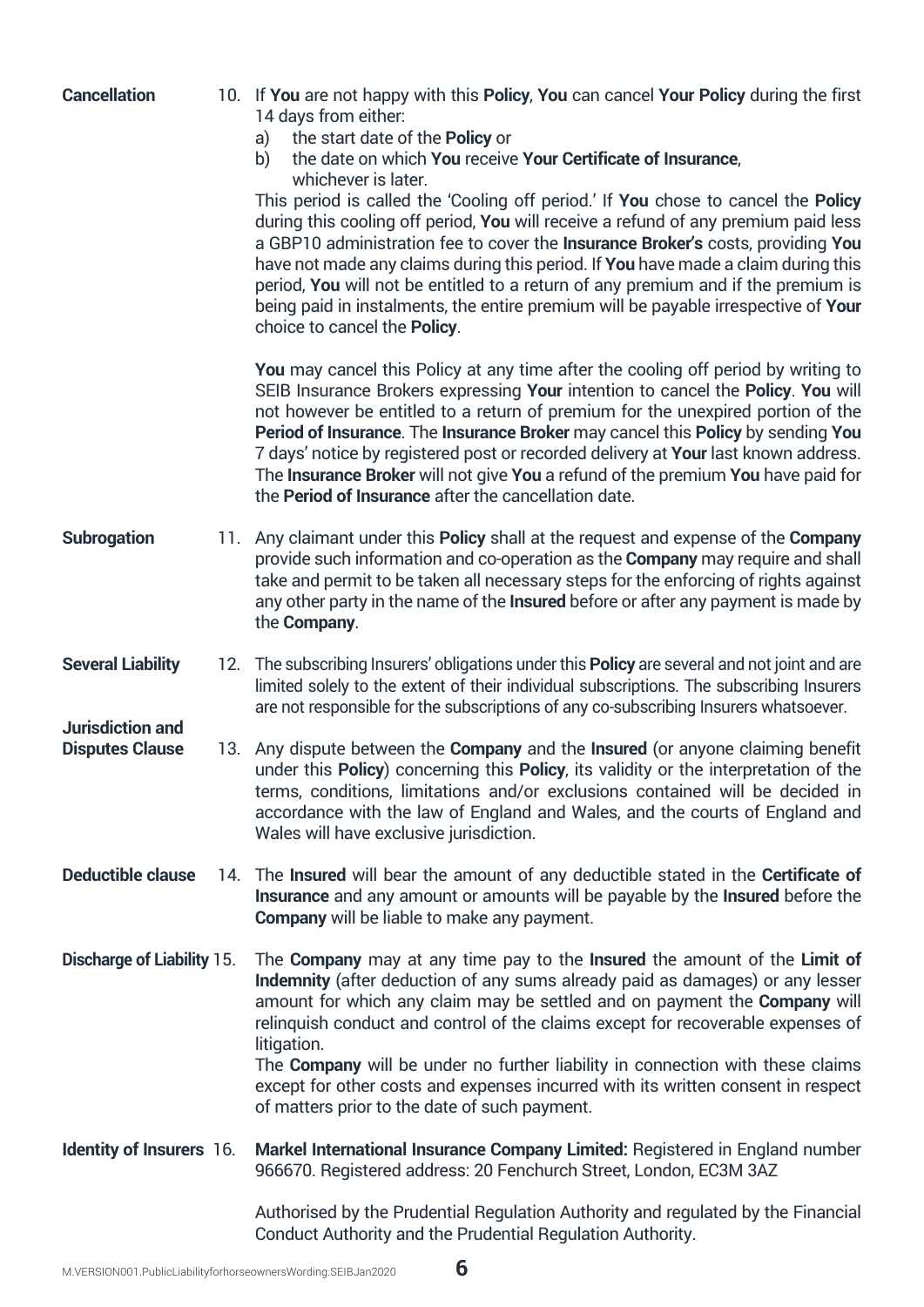## **GENERAL EXCLUSIONS**

#### **This Policy does not cover:**

**War** 1. Any liability, loss, destruction, **Damage**, consequential loss or **Injury** directly or indirectly occasioned by, happening through or in consequence of war, invasion, act of foreign enemy, hostilities (whether war be declared or not), civil war, rebellion, revolution, insurrection or military or usurped power, nationalisation, confiscation, requisition, seizure or destruction by the government or any public authority.

#### **Radioactive Contamination**

2. Loss or destruction of or **Damage** to any **Property** whatsoever or any loss or expense whatsoever resulting or arising therefrom or any consequential loss directly or indirectly caused by or contributed to by or arising from: (i) ionising radiation or contamination by radioactivity from any nuclear fuel or from any nuclear waste from the combustion of nuclear fuel (ii) the radioactive, toxic, explosive or other hazardous properties of any explosive nuclear assembly or nuclear component thereof **Excluded Activities** 3. Any liability, loss, destruction, **Damage**, consequential loss or **Injury** directly or indirectly occasioned by any **Activity** that is not specified in the **Certificate of Insurance** or as defined under **Use** definition 12 of the **Policy**. **Sanctions Cyber** 4. Any benefit to the extent of providing cover, payment of any claim or the provision of any benefit where doing so would breach any sanction, prohibition or restriction imposed by law or regulation. 5. Any legal liability for loss, **Damage**, liability or expense caused by or contributed to by or arising from the use or operation, as a means for inflicting harm, of any computer, computer system, computer software programme, malicious code, computer virus or process or any other electronic system. 6. Notwithstanding any provision to the contrary within the **Policy** or any endorsement thereto the **Company** shall not provide indemnity under this **Policy** in respect of any loss, damage, destruction, distortion, erasure, corruption or alteration of Electronic Data from any cause whatsoever (including but not limited to Computer Virus) or loss of use, reduction in functionality, cost, expense of whatsoever nature resulting therefrom, regardless of any other cause or event contributing concurrently or in any other sequence to the loss. For the purposes of this Exclusion: Electronic Data means facts, concepts and information converted to a form useable for communications, interpretation or processing by electronic and electromechanical data processing or electronically controlled equipment and includes programmes, software and other coded instructions for the processing and manipulation of data or the direction and manipulation of such equipment. Computer Virus means a set of corrupting, harmful or otherwise unauthorised instructions or code including a set of maliciously introduced unauthorised instructions or code, programmatic or otherwise, that propagate themselves **Loss of Electronic Data**

through a computer system or network of whatsoever nature. Computer Virus includes but is not limited to 'Trojan Horses', 'worms' and 'time or logic bombs'.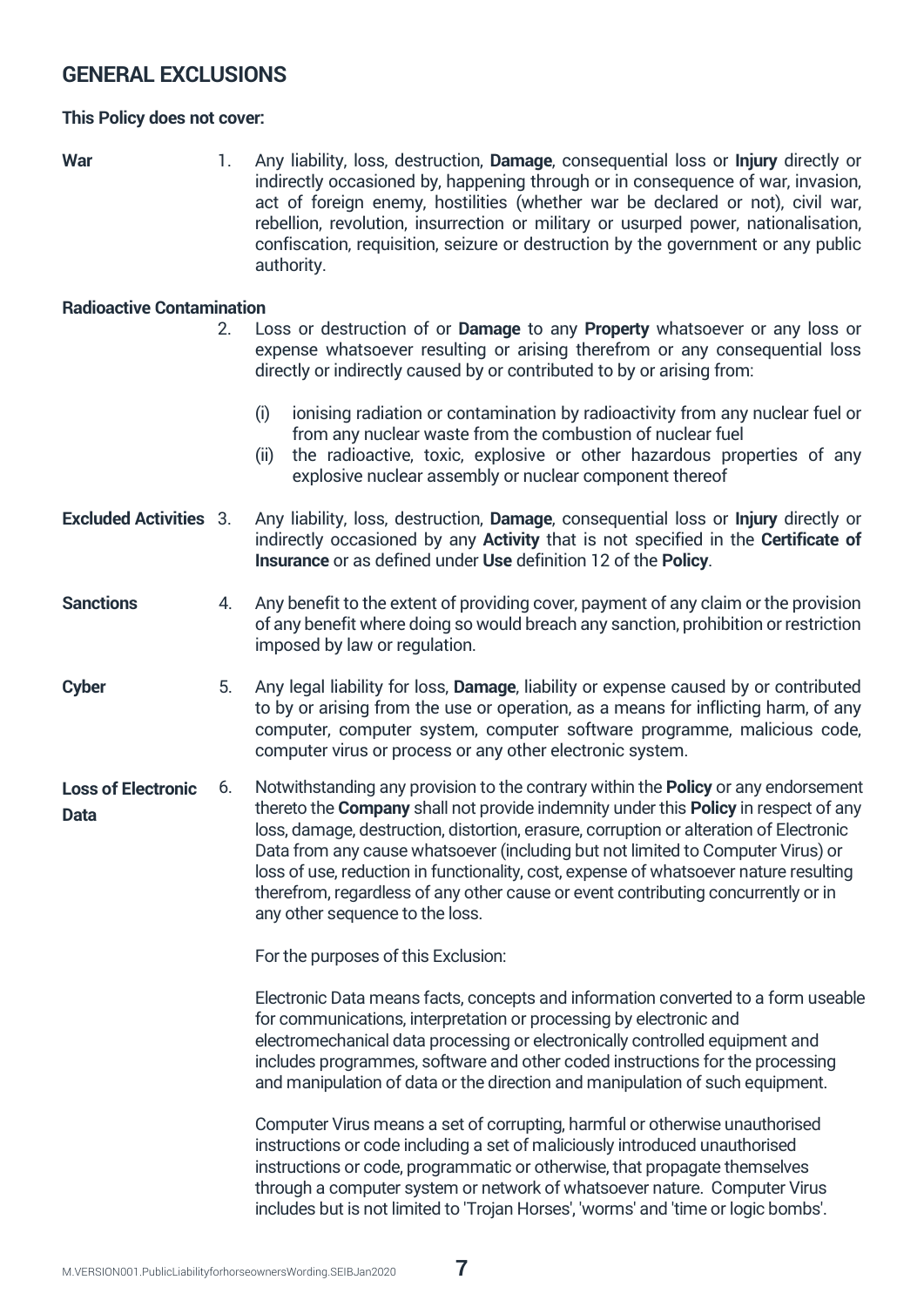## **PUBLIC LIABILITY**

The **Company** will indemnify the **Insured** for their legal liability as a **Horse** owner or use of **Horse Trailer** or **Horse Drawn Vehicle** whichever is specified in **Your Certificate of Insurance** up to the **Limit of Indemnity** for any accident or series of accidents, inclusive of all damages, costs and expenses in respect of:

- (a) Accidental **Injury** to any person except
	- i) that arising out of and in the course of his employment by the **Insured** under a contract of service or apprenticeship
	- ii) any member of the **Insured's** family
	- iii) any agent or licensee of the **Insured**
- (b) Accidental loss of or **Damage** to **Property** (Subject to exclusions below).
- (c) Interference with or loss of enjoyment of **Property** as a result of obstruction trespass or nuisance occurring within the **Territorial Limits**. In connection with the **Horse**, **Horse Trailer** or any **Horse Drawn Vehicle** specified in the **Certificate of Insurance** during the **Period of Insurance**.

Nothing contained in the above will be deemed to increase the **Limit of Indemnity** beyond the amount stated in the **Certificate of Insurance.**

- **EXTENSIONS** Unless stated the following Extensions are subject to the Terms and Conditions and Exceptions of this **Policy**.
- **1. Extended Indemnity** The **Company** will also indemnify subject to the terms and conditions of this **Policy**:

#### (a) **Personal Representatives**

In the event of the death of any individual entitled to an indemnity under this **Policy** in respect of any liability incurred, the Personal Representatives of any such person who themselves claim indemnity under this **Policy**;

#### (b) **Costs and Expenses**

All other costs and expenses incurred with its written consent in diminution of the **Limit of Indemnity**;

#### (c) **Indemnity to Other Persons**

Any person riding driving or leading the **Horse** as specified in the **Certificate of Insurance** on the **Insured's** order or with his permission. This insurance shall also provide idemnity to any person given permission by the **Insured** to use the **Horse Trailer** or **Horse Drawn Vehicle** as specified in the **Certificate of Insurance.**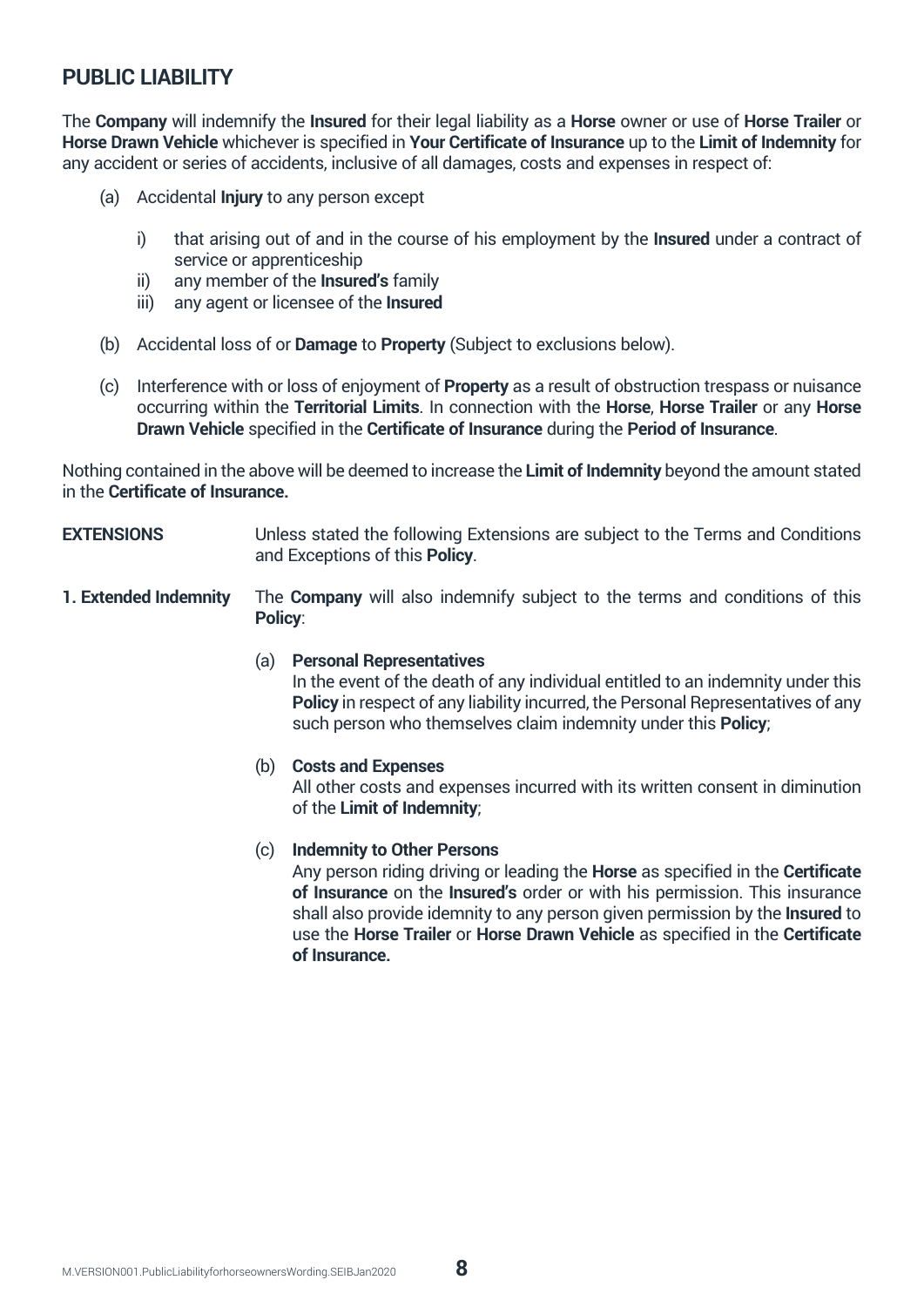## **EXCLUSIONS**

The **Company** will not indemnify the **Insured** under this section against:

- **1. Contractual Liability** liability which attaches by virtue of a contract or agreement but, which would not have attached in the absence of a contract or agreement.
- **2. Fines, Liquidated** fines or liquidated damages or amounts under any penalty clause.
- **3. Employees** liability to any employee in respect of **Injury** arising out of and in the course of his employment by the **Insured** or to any other person indemnified under this **Policy**.
- **4. Custody or Control Damage** to
	- (i) **Property** belonging to the **Insured** or in the custody or under the control of the **Insured** or of any employee (other than personal **Property** belonging to visitors, directors, employees, partners of the **Insured**).
- **5. Deliberate Acts** liability caused by or arising from any deliberate act or omission by or on behalf of the **Insured** and which would reasonably have been expected by the **Insured** having regard to the nature and circumstances of the act or omission.
- **6. Vehicles** liability arising under the terms of the road traffic legislation.

#### **7. Advice, Professional Services**

liability caused by or arising from:

- (i) advice, design or specification given by or on behalf of the **Insured** for a fee
- (ii) professional services rendered by or on behalf of the **Insured**.
- **8. War** any consequence of war, invasion, act of foreign enemy hostilities (whether war be declared or not) civil war, rebellion, revolution, insurrection, or military or usurped power.
- **9. Radio Activity** any liability of whatsoever nature directly or indirectly caused or contributed to by or arising from:
	- (i) ionising radiations or contamination by radioactivity from any nuclear fuel or from any nuclear waste from the combustion of nuclear fuel
	- (ii) the radioactive toxic explosive or other hazardous properties of any explosive nuclear assembly or nuclear component thereof.

#### **10. Punitive or Exemplary**

- **Damages** liability for any award of punitive or exemplary damages whether as fines, penalties, multiplication of compensatory awards of damages or in any other form whatsoever.
- **11. USA/Canada** any liability to pay compensation arising out of a decision of any court made in accordance with the laws of the United States of America or Canada.
- **12. Offshore** liability arising offshore.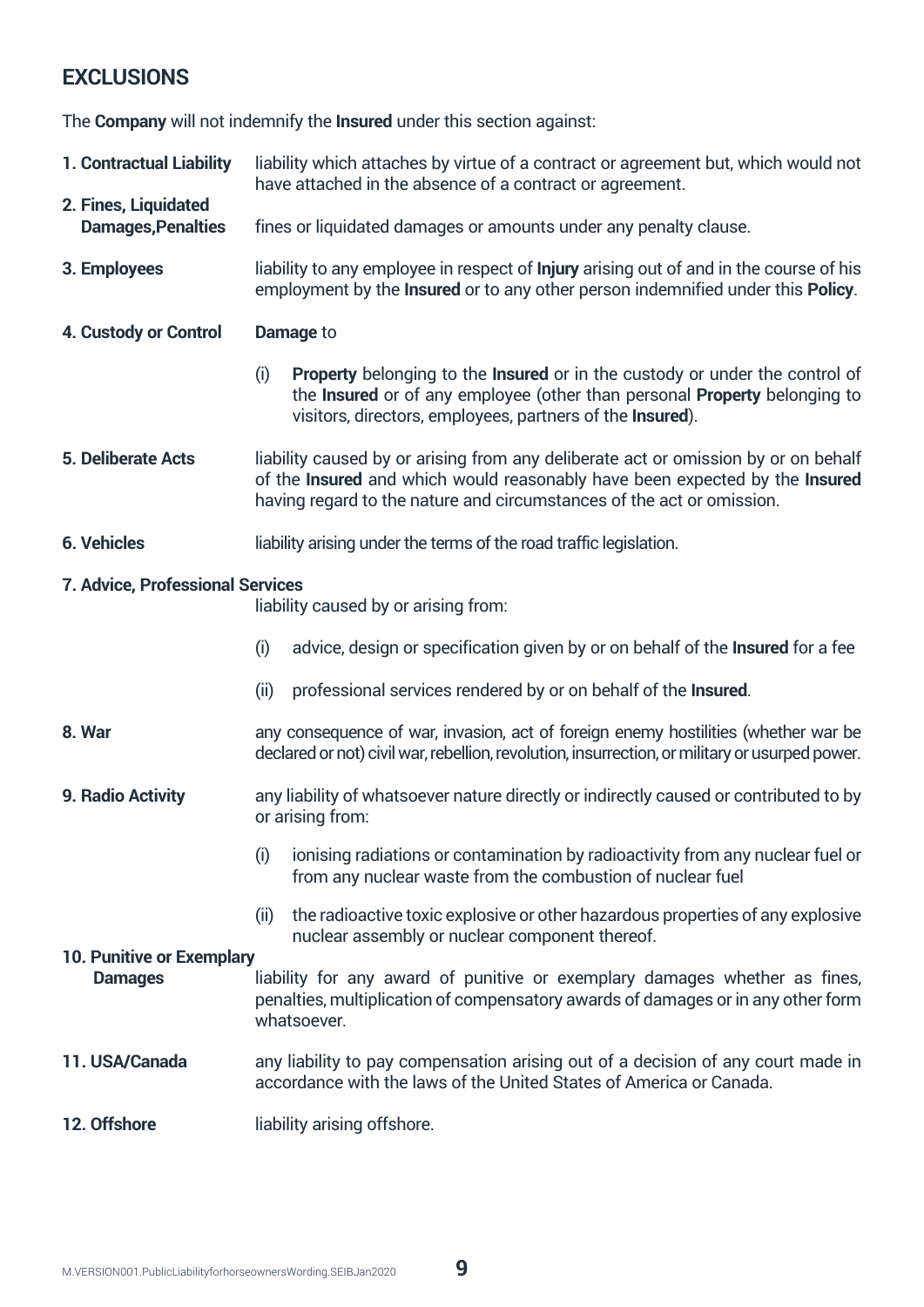#### **13. Gradual Environmental Impairment**

any liability for or consequent upon:

- Injury or Damage to Property, directly or indirectly arising out of the gradual discharge dispersal release or escape of pollutants;
- (ii) the cost of removing nullifying or cleaning up pollutants which have been gradually discharged dispersed released or escaped;
- (iii) fines penalties or exemplary damages arising directly or indirectly out of the gradual discharge dispersal release or escape of pollutants occurring anywhere in the world.
- **14. Terrorism** liability for all actual or alleged losses, liabilities, damages, injuries, defence costs or expense(s) directly or indirectly arising out of; contributed by, caused by, resulting from or in connection with any of the following regardless of any other cause or event contributing concurrently or in any other sequence of the loss:
	- a) war, invasion, acts of foreign enemies, hostilities or warlike operations (whether war be declared or not), civil war, mutiny, revolution, rebellion, insurrection, uprising, military or usurped power, confiscation by order of any public authority or government du jure or de facto, martial law; or
	- b) riots, strikes or civil commotion;
	- c) any act of terrorism.

For purposes of this exclusion, an act of terrorism means an activity that:

- i) involves a violent act or the unlawful use of force or an unlawful act dangerous to human life, tangible or intangible property or infrastructure, or a threat thereof; and
- ii) appears to be intended to:
	- I) intimidate or coerce a civilian population, or
	- II) disrupt any segment of the economy of a government de jure or de facto, state, or country, or
	- III) overthrow, influence, or affect the conduct or policy of any government de jure or de facto by intimidation or coercion; or
	- IV) affect the conduct or policy of any government de jure or de facto by mass destruction, assassination, kidnapping or hostage-taking.

This exclusion also excludes from coverage all actual or alleged losses, liabilities, damages, injuries, defence costs, costs or expenses directly or indirectly arising out of, contributed by, caused by, resulting from, or in connection with any action taken in controlling, preventing, suppressing, retaliating against, or respond to (a), (b) and or (c) above. If the **Company** allege that by reason of this exclusion any actual or alleged losses, liabilities, damages, injuries, defence costs, costs or expenses is not covered by this **Policy** the burden of proving the contrary shall be upon the **Insured**.

In the event of any portion of this endorsement is found to be invalid or unenforceable, the remainder shall remain in full force and effect.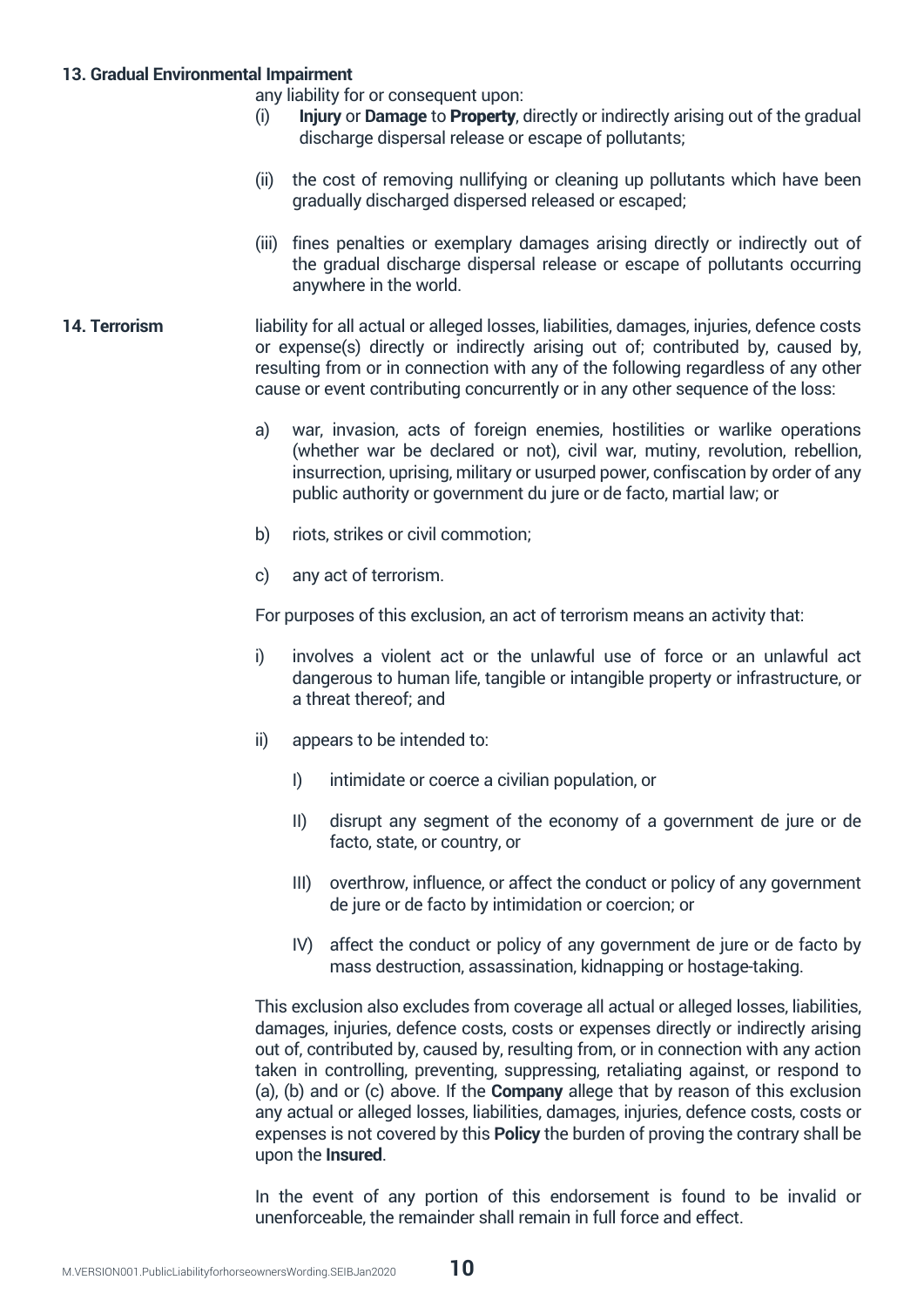#### **15. Walls, Fences, Gates, Crops**

damage to any wall, fence, hedge, gate, land or crops arising out of the ownership or use by the **Insured** of the **Horse** as specified in the **Certificate of Insurance** unless caused by the straying or bolting of the **Horse** specified in the **Certificate of Insurance.**

- **16. Family Members** liability to any member of the **Insured's** Family in respect of **Injury** or **Damage** arising from the **Horse** or **Horse Drawn Vehicle** or **Horse Trailer** specified in the **Certificate of Insurance**. For purposes of this exclusion, Family shall mean Parent, Grand Parent, Partner, Spouse, child or grandchild, Siblings and their partners, spouses or children.
- **17. Protective Headgear Injury** to any person not wearing the headgear that meets current British Safety Standards whilst riding, including mounting and dismounting the **Horse** specified in the **Certificate of Insurance**.
- **18. Hire & Reward** the carrying on of any trade business or profession or use of the **Horse** or **Horse Drawn Vehicle** or **Horse Trailer** as specified in the **Certificate of Insurance** for hire or reward (other than stud fees).
- **19. Asbestos Clause** Underwriters will not indemnify the **Insured** in respect of any liability arising from the manufacture mining processing distribution testing remediation removal storage disposal sales use or exposure to asbestos or materials or products containing asbestos whether or not there is another cause of loss which may have contributed concurrently or in consequence of a loss.

#### **20. Fungus, Mould and Mildew**

The underwriters shall not indemnify the **Insured** under this Section against

- 1 Damages direct or consequential , on account of "bodily injury", "property damage", "personal or advertising injury", or "medical payments" arising out of , resulting from, caused by, contributed to, or in any way related to any fungus of any kind whatsoever, including but not limited to mildew, mould, spore(s) or allergens: or
- 2 Any costs or expenses associated, in any way, with the abatement , mitigation, remediation, containment, detoxification, neutralization, monitoring, removal, disposal, or any obligation to investigate or assess the presence or effects of any fungus of any kind whatsoever, including but not limited to mildew, mould, spore(s) or allergens: or
- 3 Any obligation or duty to defend any actions on account of "bodily injury", "property damage", "personal or advertising injury", or "medical payments" arising out of , resulting from, or in any way related to any fungus of any kind whatsoever, including but not limited to mildew, mould, spore(s) or allergens.

#### **21. Component Building Material**

Exception – The underwriters shall not indemnify the **Insured** under this Section in respect of **Injury**, loss, **Damage**, cost or expense of whatsoever nature directly or indirectly caused by, resulting from or in connection with any component building material that must be removed, encapsulated, or otherwise abated because its presence or release is a hazard to human health.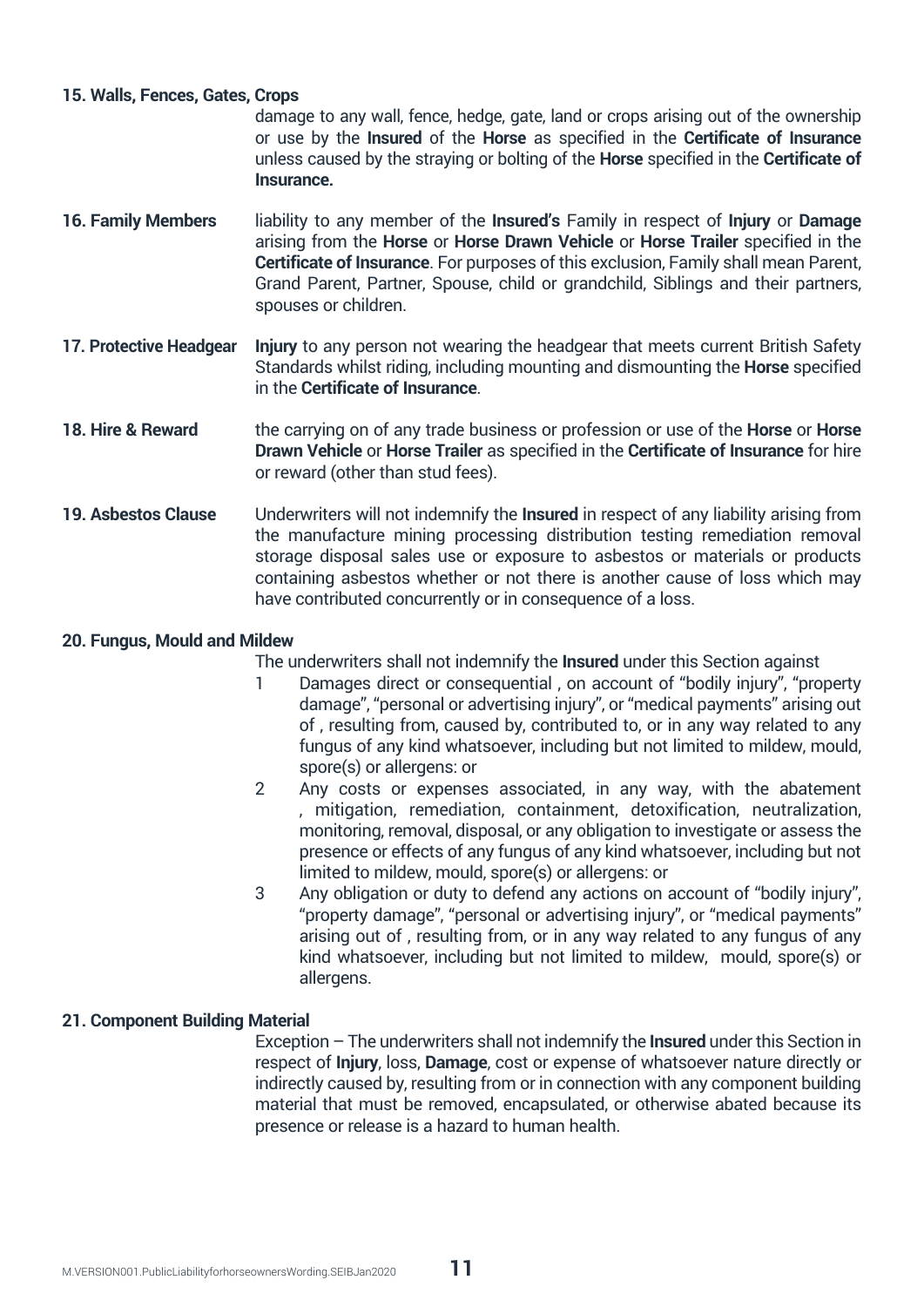## **SPECIAL CONDITIONS**

- **Limit of Indemnity** The liability of the **Company** for all damages in respect of any one claim or series of claims arising from one occurrence shall not exceed the **Limit of Indemnity** as specified in the **Certificate of Insurance**.
- **Claims Procedures** In the event of a claim or an occurrence likely to give rise to a claim under this **Policy** you must notify SEIB Insurance Brokers Claims Department (in accordance with the Claims Conditions below) by calling 01708 850 000, writing to Claims Department, South Essex House, North Road, South Ockendon, Essex RM15 5BE or emailing claims@seib.co.uk. In the event of an accident involving Personal **Injury** please ensure you make all endeavours to obtain written statements from the injured person(s)(where appropriate) at the time of the event.
- **Claims Conditions** In the event of a claim or an occurrence likely to give rise to a claim under this Section
	- 1. The **Insured** and/or person claiming to be indemnified must:
		- a) Notify the **Coverholder** in writing within 14 days giving full particulars of all occurrences detailing if a formal claim has been intimated;
		- b) Notify the **Coverholder** in writing immediately once the **Insured** has knowledge of any impending prosecution inquest or fatal accident inquiry in connection with any occurrence for which there may be liability under this **Policy**;
		- c) Forward to the **Coverholder** immediately on receipt, every letter, claim, writ, summons or process;
		- d) Give all information, documented records and assistance as the **Company** may require, to comply with litigation procedures and disclosure of documents.
	- 2. The **Company** will be entitled to have the sole conduct and control of all claims and legal proceedings.
	- 3. The **Insured** and or person claiming to be indemnified under the **Policy** will not negotiate, admit liability or make promise or payment in respect of any claim or occurrence without the written consent of the **Company**.
	- 4. The **Company** will be entitled to prosecute in the name of the **Insured** and/or person claiming to be indemnified but for the **Company's** benefit any claim for damages or indemnity.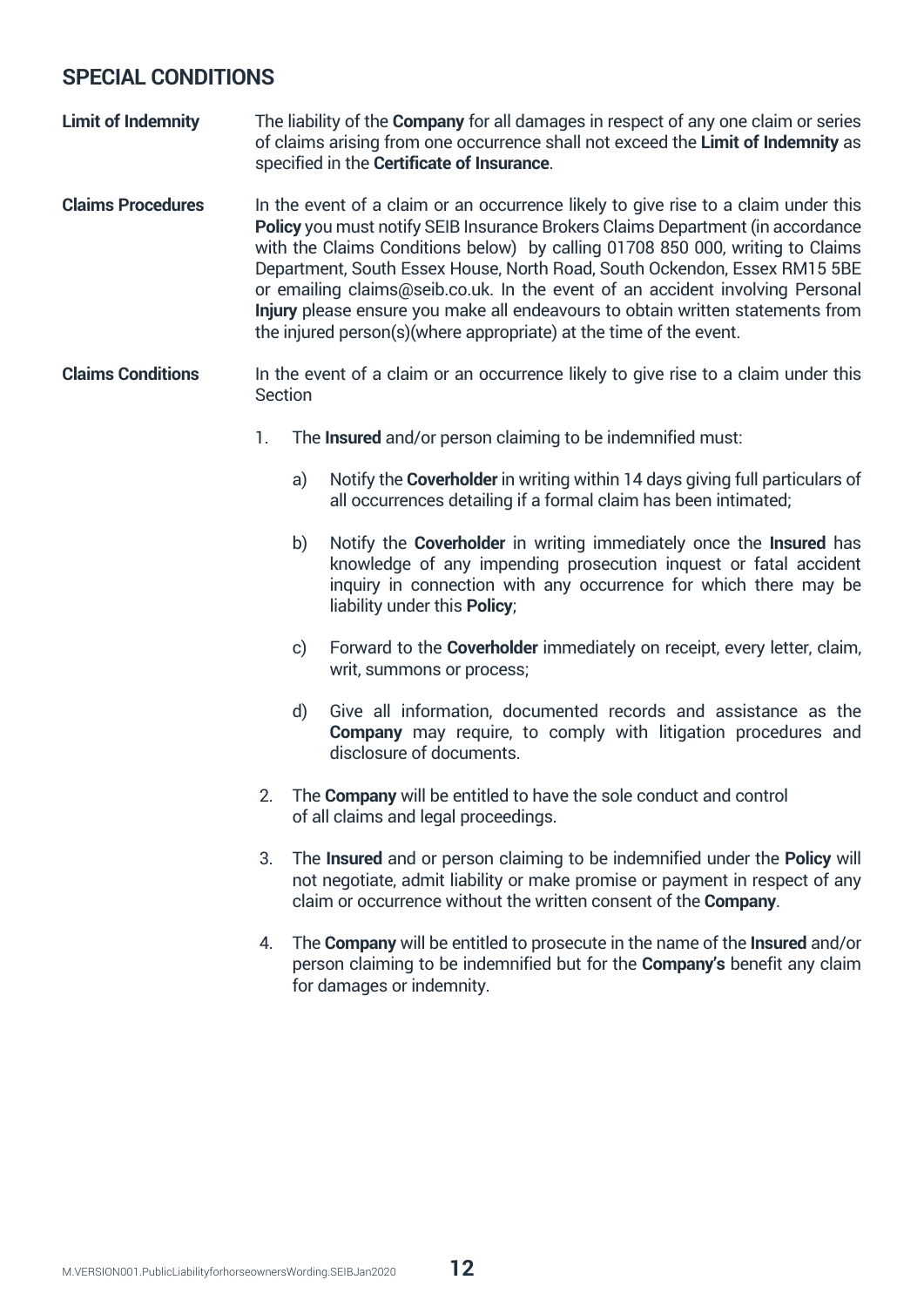## **COMPLAINTS PROCEDURE**

At Pen Underwriting, it is always our intention to provide a first class standard of service. However, it is appreciated that occasionally things go wrong. In a majority of cases the agent who arranged the insurance will be able to resolve any concerns and **You** should contact them directly in the first instance.

Alternatively **You** can complain by contacting Pen Underwriting Limited (as per the contact details below) quoting **Your** Policy and/or Claim number. Pen Underwriting will investigate **Your** concerns and provide a response as soon as possible.

#### **Address:**

Pen Underwriting Limited Complaints 7th Floor Spectrum Building 55 Blythswood Street Glasgow G2 7AT Telephone: 0141 285 3539 Email: pencomplaints@penunderwriting.com

Further details of Pen Underwriting's internal complaint-handling procedures are available on request.

**You** can also contact the **Company**, contact details can be found under General Conditions 16.

Should **You** remain dissatisfied having received a Final Response to **Your** complaint and **You** fit the definition of an 'eligible complainant', **You** may then be able to refer **Your** complaint to the Financial Ombudsman Service (FOS). Please note that the FOS allow 6 months from the date of the Final Response to escalate **Your** complaint to them. Further details on eligibility and the referral process can be found on the FOS website.

#### **Address:**

The Financial Ombudsman Service Exchange Tower London E14 9SR

Telephone: 0800 0234567 (for landline users) Telephone: 0300 1239123 (for mobile users) Email: complaint.info@financial-ombudsman.org.uk Website: www.financial-ombudsman.org.uk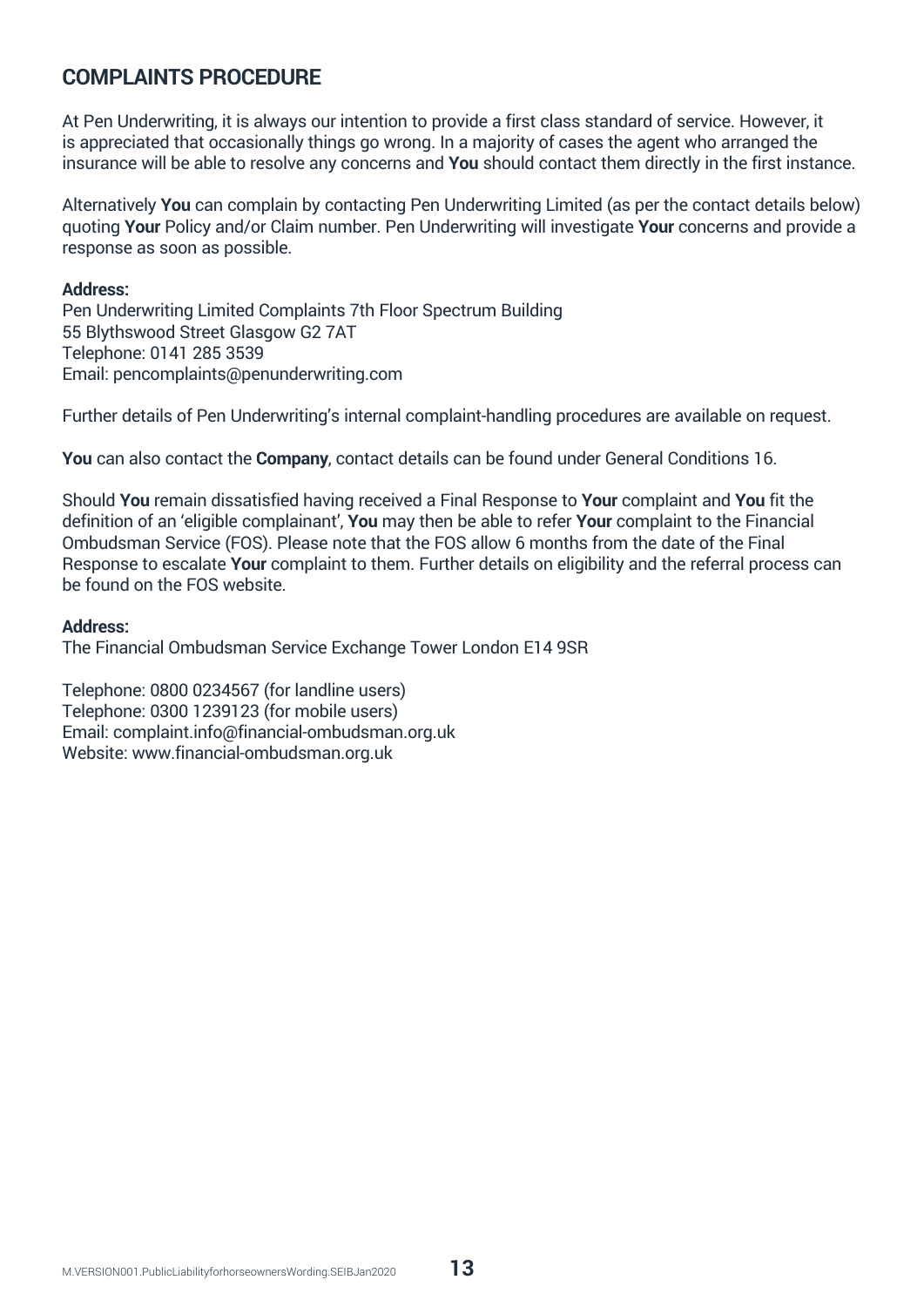## **FINANCIAL SERVICES COMPENSATION SCHEME**

The **Company** are covered by the Financial Services Compensation Scheme. **You** may be entitled to compensation from the Scheme if the **Company** are unable to meet their obligations under this **Policy**. If **You** were entitled to compensation under the Scheme, the level and extent of the compensation would depend on the nature of this **Policy**.

Financial Services Compensation Scheme 10th Floor Beaufort House 15 Botolph Street London EC3A 7QU Telephone: 0800 678 1100 or 020 7741 4100 Email: enquiries@fscs.org.uk www.fscs.org.uk.

## **PEN UNDERWRITNG LIMITED DATA PROTECTION WORDING**

Pen Underwriting Ltd act as underwriting agent for a consortium of Insurers noted under the 'Identity of Insurers' notice.

Pen Underwriting Limited are the data controller of any personal information **You** provide to us or personal information that has been provided to us by a third party. We collect and process information about **You** in order to arrange insurance policies and to process claims. **Your** information is also used for business purposes such as fraud prevention and detection and financial management. This may involve sharing **Your** information with third parties such as insurers, brokers, reinsurers, claims handlers, loss adjusters, credit reference agencies, service providers, professional advisors, our regulators, police and government agencies or fraud prevention agencies.

We may record telephone calls to help us monitor and improve the service we provide. For further information on how **Your** information is used and **Your** rights in relation to **Your** information please see our Privacy Policy - https://www.penunderwriting.co.uk/Privacy-and-Cookies. If **You** are providing personal data of another individual to us, **You** must tell them **You** are providing their information to us and show them a copy of this notice.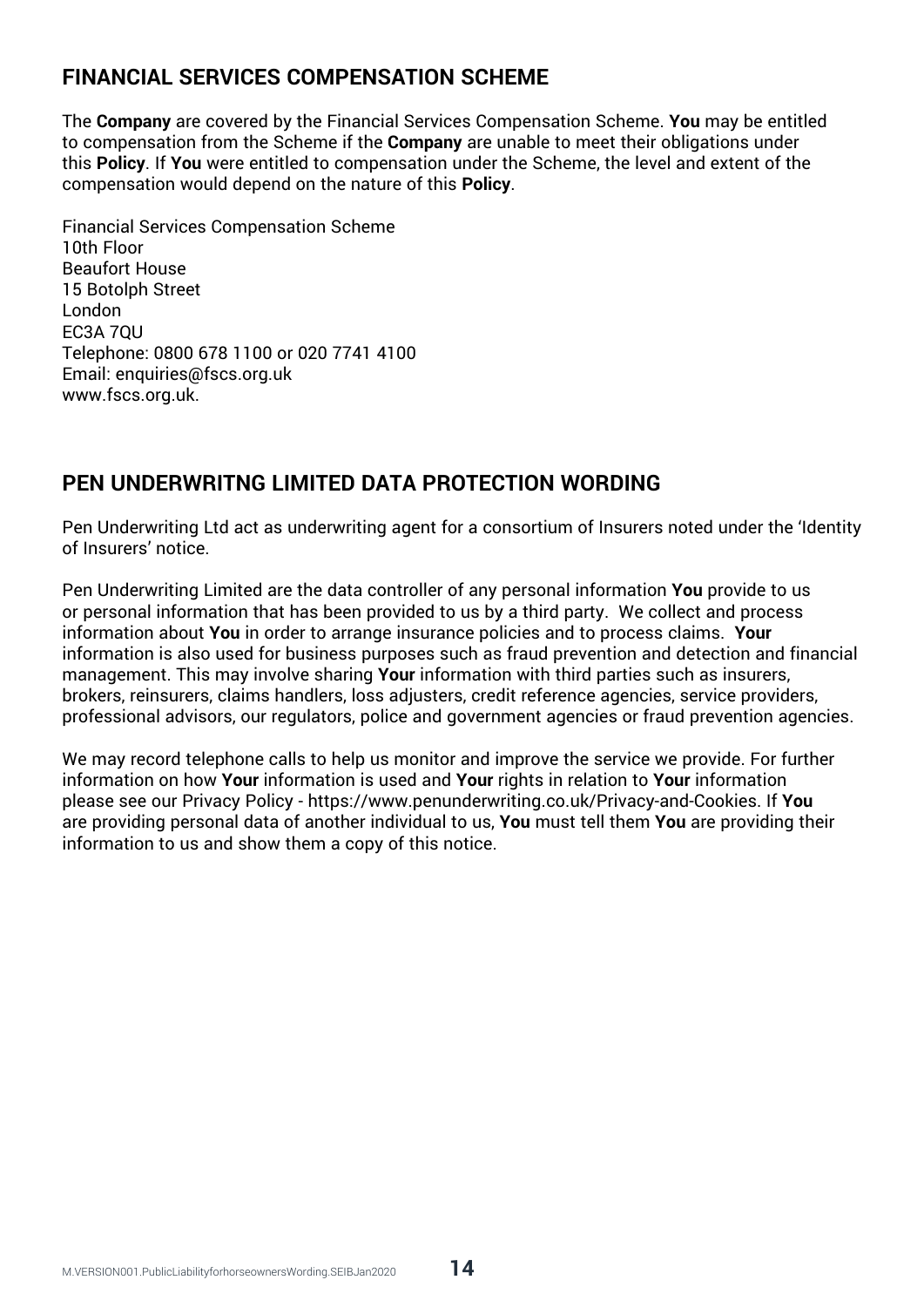## **DATA PRIVACY NOTICE FOR SOUTH ESSEX INSURANCE BROKERS LIMITED**

**Your** privacy is important to us. We will process **Your** personal data in accordance with data protection laws.

SEIB Insurance Brokers, a trading name of South Essex Insurance Brokers Ltd ("we", "us" "our") is the data controller in respect of any personal data which **You** provide to us or which we hold about **You** and any personal data which is processed in connection with the services we provide to **You**.

Where **You** provide us with personal data about a person other than yourself (such as a dependent or named person under a policy), **You** must inform them that **You** are providing their personal data to us and will refer them to this notice.

To provide our insurance related services, we will collect and process **Your** personal data such as **Your** name, contact details, financial information and any information which is relevant to the insurance policy we are providing. In order to provide **Your** insurance policy or when making a claim, we may also need to collect or process 'special categories of personal data' such as information relating to **Your** health or criminal convictions or information which is likely to reveal **Your** religious beliefs.

We process **Your** personal data for the purposes of offering and carrying out insurance related services to **You** or to an organisation or other persons which **You** represent. **Your** personal data is also used for business purposes such as fraud prevention, business management, systems development and carrying out statistical and strategic analysis.

Providing our services will involve sharing **Your** personal data with, and obtaining information about **You** from, our group companies and third parties such as brokers, loss adjusters, credit reference agencies, fraud prevention agencies, our service providers and professional advisors or business partners and our regulators.

In some circumstances we may transfer **Your** personal data to countries outside of the European Economic Area. We will put appropriate safeguards in place to ensure that **Your** personal data is protected.

We may market our services to **You** or provide **Your** personal data to our related companies or business partners for marketing purposes. **You** can opt out of marketing communications at any time by clicking on the link at the bottom of any email or by contacting us.

#### **Fraud Prevention**

We need to carry out fraud, and anti-money laundering checks, and this will involve sharing **Your** personal data (such as **Your** name, contact details and financial information) with credit reference and fraud prevention organisations such as the Claims and Underwriting Exchange. If **You** make a claim, we will share **Your** personal data (to the extent necessary) with other companies including other insurers and antifraud organisations to prevent fraud. For the purposes of deciding whether to accept and pay a claim or any part of it, we may appoint loss adjusters or external investigation services to act on our behalf.

If false or inaccurate information is provided and fraud is identified, **Your** personal data will be passed to fraud prevention agencies including Claims and Underwriting Exchange, and the Insurance Fraud Register, run by the Insurance Fraud Bureau. Law enforcement agencies may access and use this information.

Please note that when carrying out any fraud prevention activities, we may need to process **Your** special categories of data such as criminal offence information and share it with fraud prevention agencies.

#### **Further Information**

For further information on how **Your** personal data is used and **Your** rights in relation to **Your** personal data please refer to our Privacy Policy at http://www.seib.co.uk/about-us/privacypolicy or contact our Data Protection Officer at South Essex House, North Road, South Ockendon, Essex RM15 5BE or on 01708 850000 or email dataprotection@seib.co.uk.